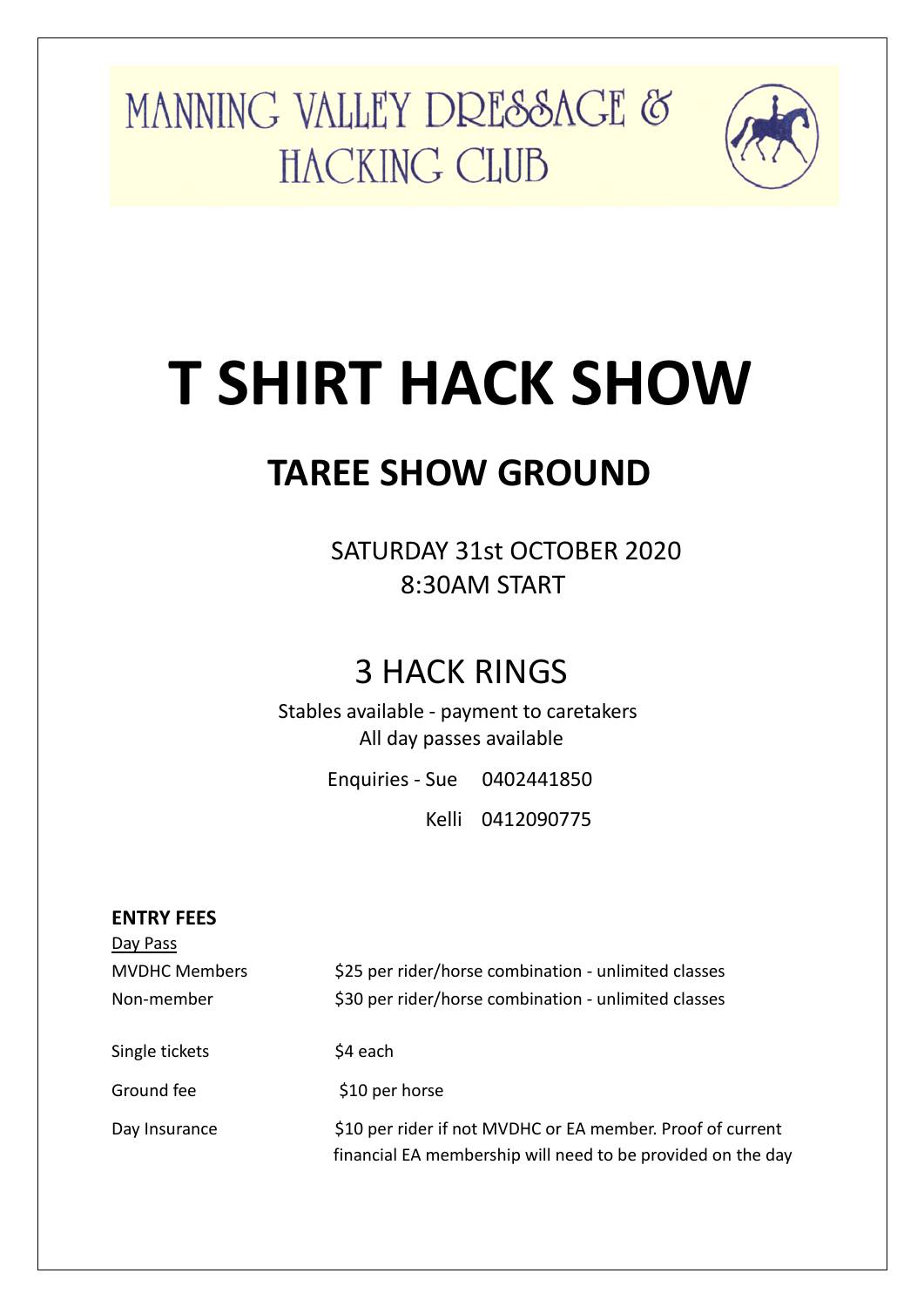#### **HACK RING RULES & CONDITIONS**

- Plaiting and formal attire **optional**
- $\Box$  The judge's decision is final. Competitors must not approach the judge. No abuse of committee members will be tolerated and you will be asked to leave.
- $\Box$  MVDHC reserves the right to make changes to this program if needed, which may include combining class and heights
- $\Box$  The dressage arenas are not available for use on the day.
- $\Box$  MAIDEN has never won a 1<sup>st</sup> in a similar event
- $\Box$  NOVICE has never placed Champion in a similar event
- □ MEMBER HACKS/RIDERS- open only to MVDHC members
- $\Box$  PLEASURE to be ridden in a snaffle bridle, no whips, spurs, dropped/ Hanoverian nosebands
- $\Box$  HUNTERS you may compete as a Hunter or a Hack but not as both. Hunters are eligible for Childs/Adults and MVDHC members
- COLOURED-OPEN for Palomino, Buckskin, Spotted, Roans etc.
- $\Box$  WAIVER FEE this is for non MVDHC/EA members and a form must be signed and \$10 waiver fee paid before entering the main arena. You will be issued with a wrist band that must be worn at all times.
- $\Box$  Ribbons will be given out and may be recycled ribbons
- $\Box$  All gear is to be of a safety standard and current approved EA safety helmets must be worn.
- $\Box$  The following gear may be worn at T-shirt days martingales, boots and bandages
- $\Box$  The handler of any horse deemed out of control or dangerous may be eliminated and asked to leave the grounds
- $\Box$  Any kind of abuse or mistreatment to animals and/or persons will not be tolerated and you will be asked to leave the grounds.
- $\Box$  MVDHC and the organising committee accept no liability whatsoever for damage or illness to horse, rider spectator or property.
- $\Box$  No refunds on tickets
- $\Box$  Stable bookings must be pre-booked with caretaker on 6552 4056
- □ PIC numbers are compulsory for Taree Showground
- $\Box$  Lunging permitted in main arena before 7am only.
- $\Box$  No strollers, dogs or unaccompanied toddlers allowed in main arena.
- $\Box$  Classes will not be held up.
- $\Box$  You acknowledge and accept that professional photographers are in attendance and you consent to your photograph being taken and it may be published

This show is run for the purpose of encouraging all riders in the sport. Whether that be people, young or old, those at varying riding levels, and for horses of all disciplines.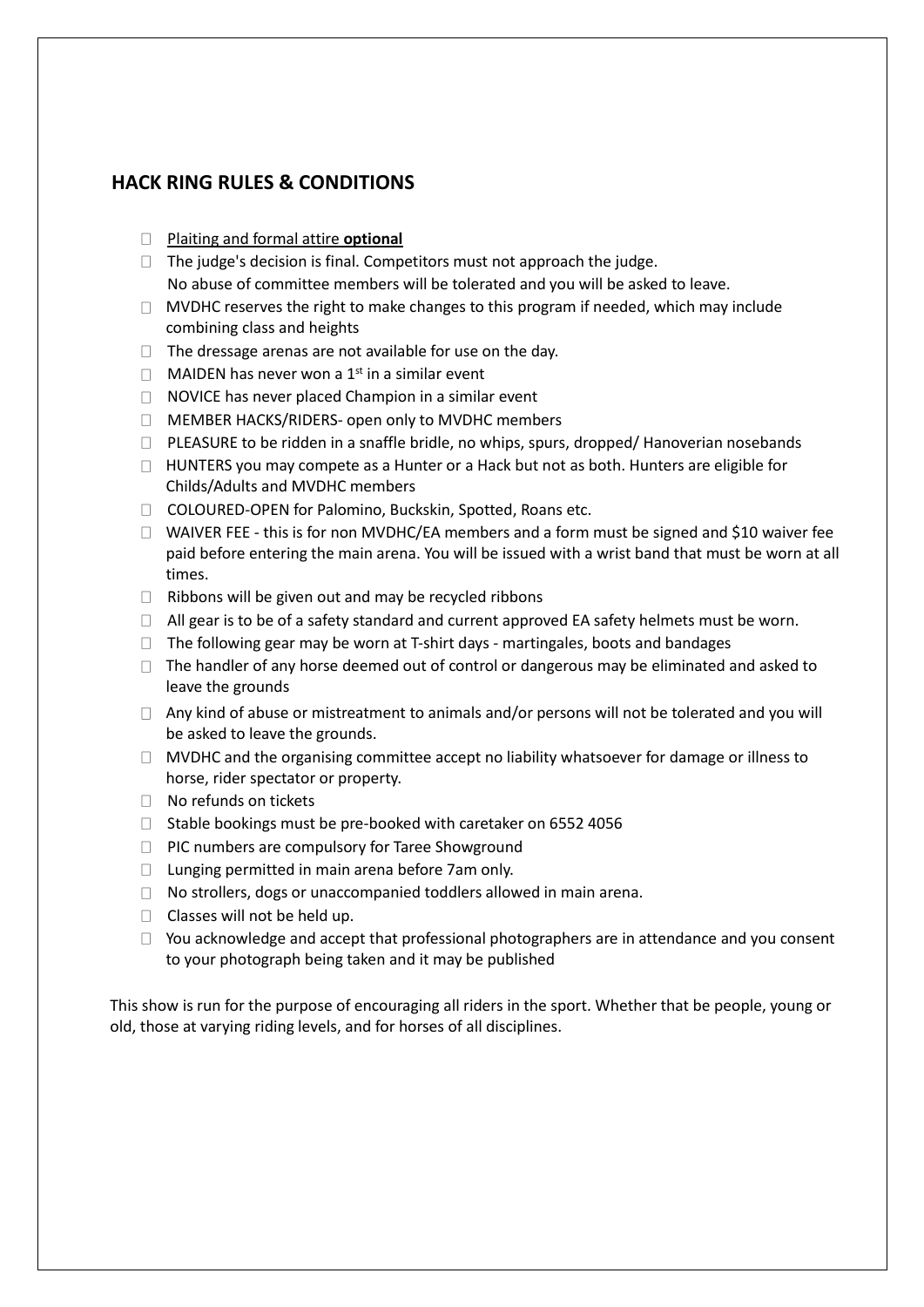# **RING 1**

#### **LED PONY HACKS AND HUNTERS**

- LED OPEN PONY GELDING ne 14hh
- LED OPEN PONY MARE ne 14hh
- LED HUNTER PONY GELDING ne14hh
- LED HUNTER PONY MARE ne 14hh
- LED COLOURED PONY.ne 14hh

#### **CHAMPION AND RESERVE CHAMPION PONY**

#### **RIDDEN PONY HACKS**

- MAIDEN PONY ne 14hh
- NOVICE PONY ne 14hh
- COLOURED PONY ne 14hh
- OPEN PONY ne 12.2hh
- OPEN PONY over 12.2hh & ne 14hh
- CHILDS PONY, rider under 17yrs, ne 14hh
- ADULTS PONY, rider over 17yrs, ne 14hh
- EDUCATED PONY ne 14hh
- MVDHC MEMBER PONY ne 14hh

#### **CHAMPION AND RESERVE CHAMPION PONY HACK**

- PLEASURE PONY ne 14hh
- CONSOLATION PONY ne 14hh
- PAIR OF PONIES ne 14hh

#### **RIDDEN HUNTER PONY**

- MAIDEN HUNTER PONY ne 14hh
- NOVICE HUNTER PONY ne 14hh
- COLOURED HUNTER PONY ne 14hh
- HUNTER PONY ne 12.2hh
- HUNTER PONY over 12.2hh & ne 14hh
- CHILDS HUNTER PONY, rider under 17yrs, ne 14hh
- ADULTS HUNTER PONY, rider over 17yrs, ne 14hh
- EDUCATED HUNTER PONY ne 14hh
- MVDHC MEMBER HUNTER PONY ne 14hh

#### **CHAMPION AND RESERVE CHAMPION HUNTER PONY**

- PLEASURE HUNTER PONY ne 14hh
- CONSOLATION HUNTER PONY ne 14hh
- PAIR OF HUNTER PONIES ne 14hh

#### **JUNIOR RIDERS UNDER 13 YEARS**

- TINY TOT RIDERS UNDER 6 YEARS (MAY BE LED)
- NOVICE RIDER UNDER 13 YEARS
- RIDER 6 YRS AND UNDER 11 YRS
- RIDER 11 YEARS AND UNDER 13 YEARS
- MVDHC MEMBERS RIDER UNDER 13 YEARS

#### **CHAMPION AND RESERVE CHAMPION JUNIOR RIDERS**

- CONSOLATION RIDER
- PAIR OF RIDERS UNDER 13 YEARS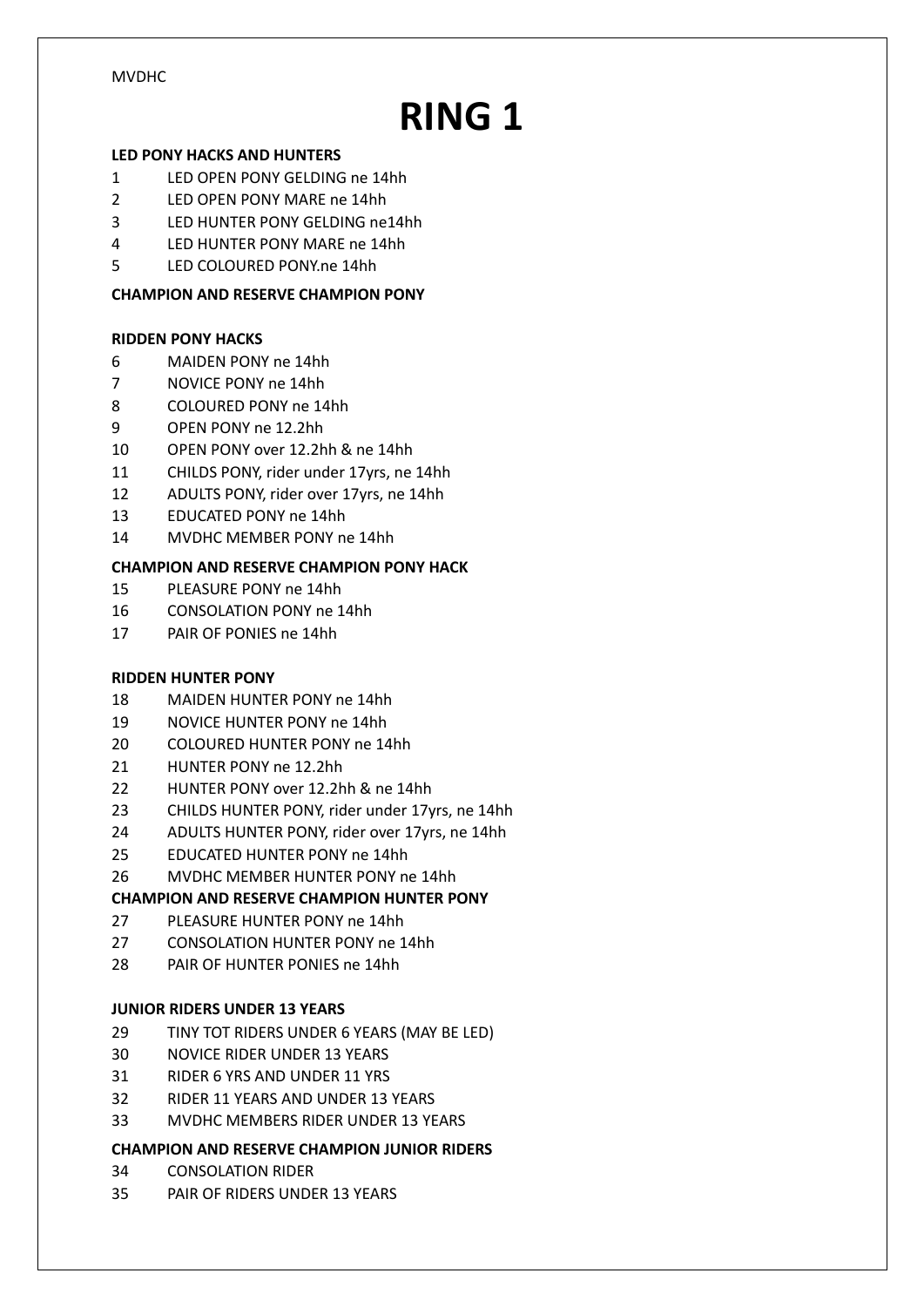## **RING 2**

#### **LED GALLOWAY HACKS AND HUNTERS over 14hh and ne 15hh**

- LED GALLOWAY GELDING 14hh ne 15hh
- LED GALLOWAY MARE 14hh ne 15hh
- LED HUNTER GALLOWAY GELDING 14hh ne 15hh
- LED HUNTER MARE 14hh ne 15hh
- LED COLOURED GALLOWAY 14hh ne 15hh

#### **CHAMPION AND RESERVE CHAMPION LED GALLOWAY**

#### **RIDDEN GALLOWAY HACKS over 14hh and ne 15hh**

- MAIDEN GALLOWAY 14hh ne 15hh
- NOVICE GALLOWAY 14hh ne 15hh
- COLOURED GALLOWAY 14hh ne 15hh
- OPEN GALLOWAY 14hh ne 14.2hh
- OPEN GALLOWAY 14.2hh ne 15hh
- CHILDS GALLOWAY, rider under 17yrs, 14hh ne 15hh
- ADULTS GALLOWAY, rider over 17yrs, 14hh ne 15hh
- EDUCATED GALLOWAY 14hh ne 15hh
- MVDHC MEMBERS GALLOWAY 14hh ne 15hh

#### **CHAMPION AND RESERVE CHAMPION GALLOWAY**

- PLEASURE GALLOWAY 14hh ne 15hh
- CONSOLATION GALLOWAY 14hh ne 15hh
- PAIR OF GALLOWAYS 14hh ne 15hh

#### **RIDDEN HUNTER GALLOWAYS over 14hh and ne 15hh**

- MAIDEN HUNTER GALLOWAY 14hh ne 15hh
- NOVICE HUNTER GALLOWAY 14hh ne 15hh
- COLOURED HUNTER GALLOWAY 14hh ne 15hh
- HUNTER GALLOWAY 14hh ne 14.2hh
- HUNTER GALLOWAY over 14.2hh ne 15hh
- CHILDS HUNTER GALLOWAY, rider under 17yrs, 14hh ne 15hh
- ADULTS HUNTER GALLOWAY, rider over 17yrs, 14hh ne 15hh
- EDUCATED HUNTER GALLOWAY over 14hh ne 15hh
- MVDHC MEMBERS HUNTER GALLOWAY 14hh ne 15hh

#### **CHAMPION AND RESERVE CHAMPION SHOW HUNTER GALLOWAY**

- PLEASURE HUNTER GALLOWAY 14hh ne 15hh
- CONSOLATION HUNTER GALLOWAY 14hh ne 15hh
- PAIR OF HUNTER GALLOWAYS 14hh ne 15hh

#### **SENIOR RIDERS 13 YEARS AND UNDER 17 YEARS**

- NOVICE RIDER 13 YEARS AND UNDER 17 YEARS
- RIDER 13 YEARS AND UNDER 15 YEARS
- RIDER 15 YEARS AND UNDER 17 YEARS
- MVDHC MEMBERS RIDER 13 YEARS TO 17 YEARS

#### **CHAMPION AND RESERVE CHAMPION SENIOR RIDERS**

- CONSOLATION RIDER
- PAIR OF RIDERS UNDER 17 YEARS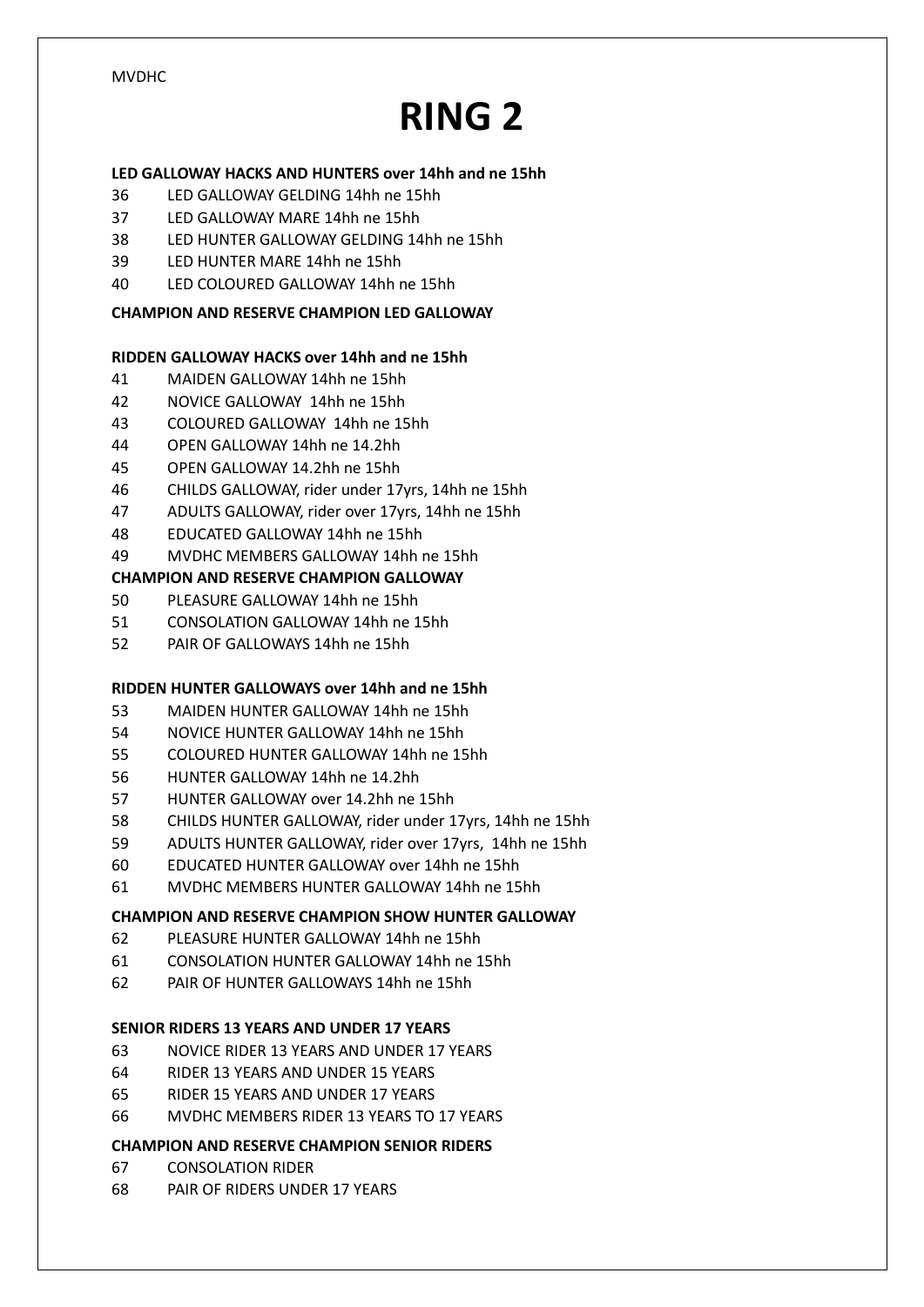### **RING 3**

#### **LED SHOW HACKS AND HUNTERS OVER 15hh**

- LED HACK GELDING over 15hh
- LED HACK MARE over 15hh
- LED HUNTER HACK GELDING over 15hh
- LED HUNTER MARE over 15hh
- LED COLOURED HACK

#### **CHAMPION AND RESERVE CHAMPION LED HACK OR HUNTER HACK**

#### **RIDDEN HACKS OVER 15hh**

- MAIDEN HACK over 15hh
- NOVICE HACK over 15hh
- COLOURED HACK over 15hh
- OPEN HACK over 15hh ne 16hh
- OPEN HACK over 16hh
- CHILDS HACK, rider under 17yrs, over 15hh
- ADULTS HACK, rider over 17yrs, over 15hh
- EDUCATED HACK over 15hh
- MVDHC MEMBERS HACK over 15hh

#### **CHAMPION AND RESERVE CHAMPION HACK**

- PLEASURE HACK over 15hh
- CONSOLATION HACK over 15hh
- PAIR OF HACKS over 15hh

#### **RIDDEN HUNTER HACKS OVER 15hh**

- MAIDEN HUNTER HACK over 15hh
- NOVICE HUNTER HACK over 15hh
- COLOURED HUNTER HACK over 15hh
- OPEN HUNTER HACK over 15hh ne 16hh
- OPEN HUNTER HACK over 16hh
- CHILDS HUNTER HACK, rider under 17yrs, over 15hh
- ADULTS HUNTER HACK, rider over 17yrs, over 15hh
- EDUCATED HUNTER HACK over 15hh
- MVDHC MEMBERS HUNTER HACK over 15hh

#### **CHAMPION AND RESERVE CHAMPION HUNTER HACK**

- PLEASURE HUNTER HACK over 15hh
- CONSOLATION HUNTER HACK over 15hh
- PAIR OF HUNTER HACKS over 15hh

#### **ADULT RIDERS 17 YEARS AND OVER**

- NOVICE RIDER 17 YEARS AND OVER
- RIDER 17 YEARS AND UNDER 25 YEARS
- RIDER 25 YEARS AND UNDER 40 YEARS
- RIDER 40 YEARS AND OVER
- MVDCH MEMBERS RIDER OVER 17 YEARS
- **CHAMPION AND RESERVE CHAMPION ADULT RIDER**
- CONSOLATION RIDER 17 YEARS AND OVER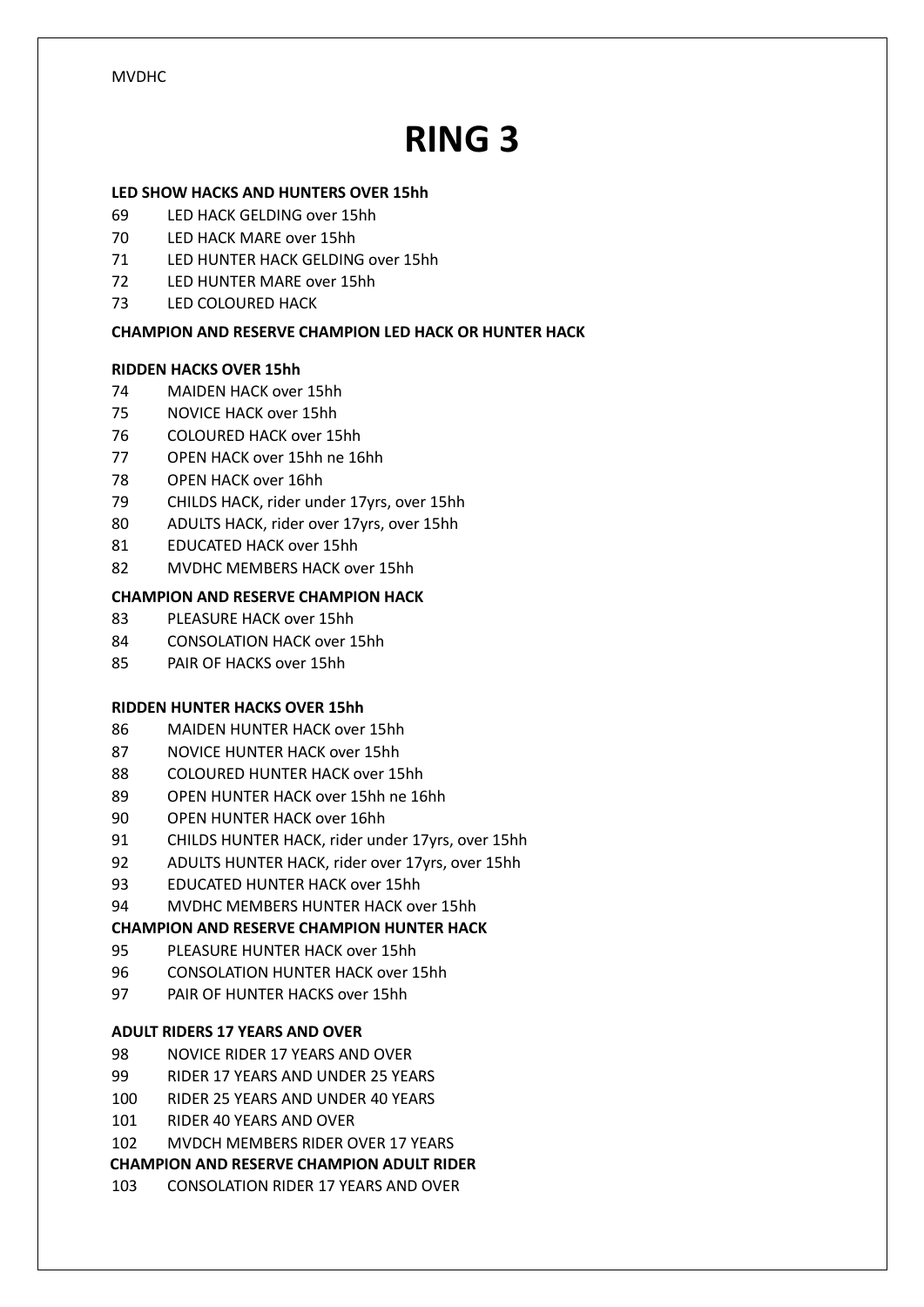# MANNING VALLEY DRESSAGE & **HACKING CLUB**



President: Helen Zimic Secretary: Jamie Reardon Tel: 02 6553 9506 Tel: 0403243839 hjz@australiaonline.net.au jamie2509@gmail.com

**ABN – 24 909 989 366**

Affiliated with the Equestrian Federation of Australia and Dressage N.S.W.

### **HACK DAY INSURANCE ONLY FOR 31st OCTOBER 2020**

| NAME                                                                                                                                                                                                                               |                                                                                                          |
|------------------------------------------------------------------------------------------------------------------------------------------------------------------------------------------------------------------------------------|----------------------------------------------------------------------------------------------------------|
|                                                                                                                                                                                                                                    |                                                                                                          |
| $E\text{MAIL}$                                                                                                                                                                                                                     |                                                                                                          |
| PHONE <b>Example 2</b> and 2 and 2 and 2 and 2 and 2 and 2 and 2 and 2 and 2 and 2 and 2 and 2 and 2 and 2 and 2 and 2 and 2 and 2 and 2 and 2 and 2 and 2 and 2 and 2 and 2 and 2 and 2 and 2 and 2 and 2 and 2 and 2 and 2 and 2 |                                                                                                          |
|                                                                                                                                                                                                                                    |                                                                                                          |
| HORSE NAME                                                                                                                                                                                                                         |                                                                                                          |
| I hereby apply for day insurance of Manning Valley Dressage & Hacking Club Inc. for the 31st<br>October 2020                                                                                                                       |                                                                                                          |
| <b>DAY INSURANCE FEE</b><br><b>OR EA MEMBER</b>                                                                                                                                                                                    | • \$10 PER RIDER WHO IS NEITHER A CURRENT FINANCIAL MVDHC MEMBER                                         |
|                                                                                                                                                                                                                                    |                                                                                                          |
| of conduct, available EA website and MVDHC website.                                                                                                                                                                                | Your signature on this document attests that you have read, understand and agree to abide by the EA code |

Application must be co-signed for members under 18 years by parent or guardian NAMES OF FAMILY MEMBERS FOR INCLUSION IN FAMILY MEMBERSHIPS MUST BE LISTED BELOW AND WITH BIRTHDATES FOR UNDER 18 YEARS OLD. EVERY INDIVIDUAL MEMBER MUST FILL IN AND SIGN DANGEROUS ACTIVITY ACKNOWLEDGEMENT